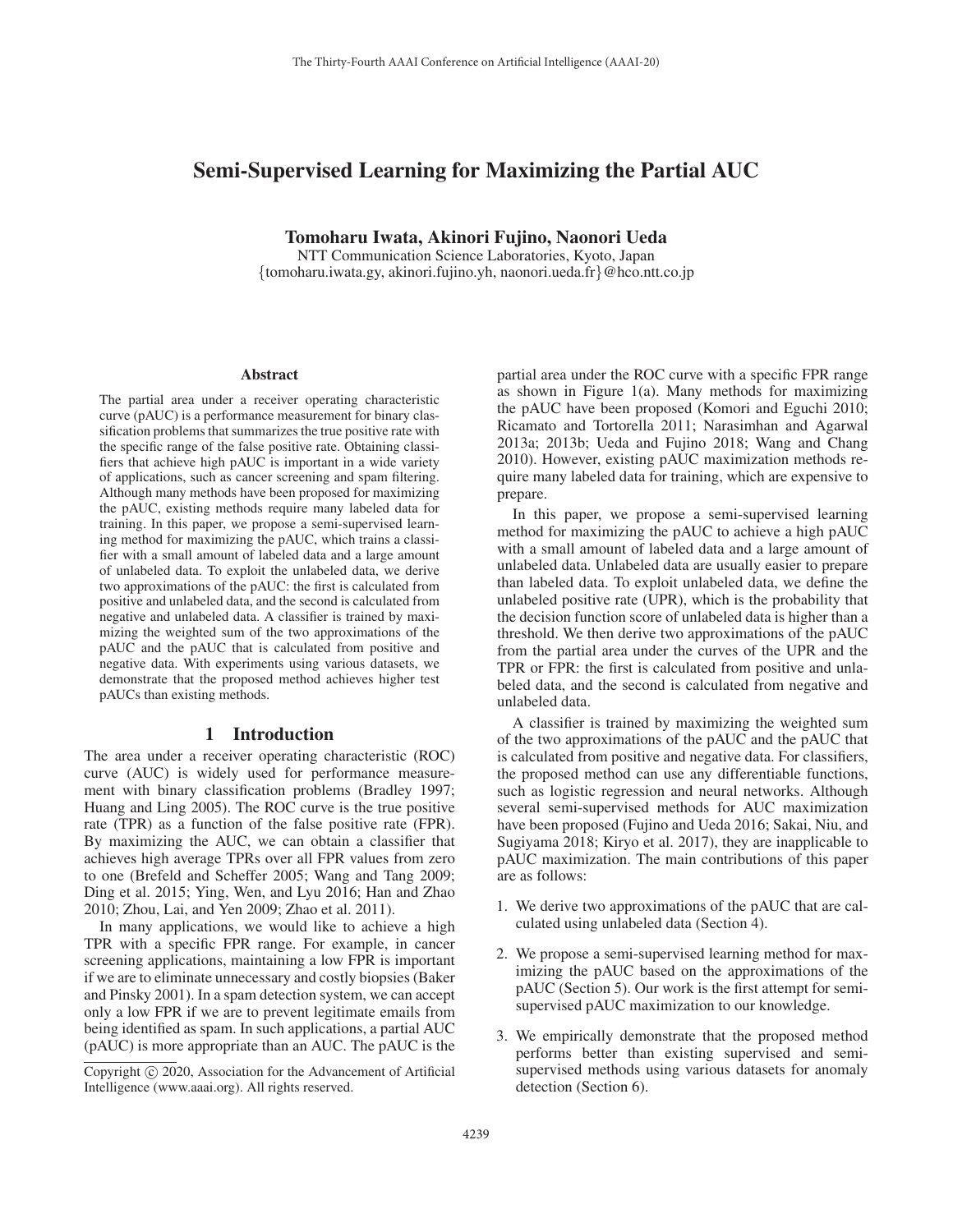# 2 Preliminaries

Let  $\mathbf{x} \in \mathbb{R}^D$  be a *D*-dimensional feature vector, and  $y \in$  $\{\pm 1\}$  be a binary class label. Decision function  $s : \mathbb{R}^D \to \mathbb{R}$ outputs a score for classification, where the score is used to estimate the class label by,  $\hat{y} = sign(s(\mathbf{x}) - h)$ , where h is a threshold and sign( $\cdot$ ) is the sign function; sign(A) = +1 if  $A > 0$  and  $sign(A) = -1$  otherwise. The true positive rate of threshold  $h$  is defined by the probability that the score of positive data is higher than threshold h,  $TPR(h) =$  $\int_{-\infty}^{\infty} f_P(s)I(s > h)ds$ , where  $f_P(s)$  is the score distribution<br>of positive data and  $I(s)$  is the indicator function:  $I(A) = 1$ of positive data, and  $I(\cdot)$  is the indicator function;  $I(A)=1$ if A is true and  $I(A)=0$  otherwise. Similarly, the false positive rate of threshold  $h$  is defined by the probability that the score of negative data is higher than threshold  $h$ , FPR(h) =  $\int_{-\infty}^{\infty} f_N(s)I(s > h)ds$ , where  $f_N(s)$  is the score distribution of peoplive data. The ALIC is the area under the distribution of negative data. The AUC is the area under the curve of TPR $(h)$  against FPR $(h)$  with varying threshold h, and it is calculated by

$$
AUC = \int_0^1 \text{TPR}(\text{FPR}^{-1}(u)) du
$$
  
= 
$$
\int_{-\infty}^{\infty} \int_{-\infty}^{\infty} f_{\text{P}}(s) f_{\text{N}}(s') I(s > s') ds ds',
$$
 (1)

where  $FPR^{-1}(u) = \inf\{h \in \mathbb{R} | FPR(h) \leq u\}$  (Cortes and Mohri 2004). The AUC is the probability that scores sampled from the positive distribution are higher than those from the negative distribution.

The partial AUC (pAUC) between  $\alpha$  and  $\beta$ , where  $0 \leq$  $\alpha < \beta \leq 1$ , is the normalized partial area under the curve of TPR against FPR where the FPR is between  $\alpha$  and  $\beta$  as follows,

$$
pAUC(\alpha, \beta) = \frac{1}{\beta - \alpha} \int_{\alpha}^{\beta} TPR(FPR^{-1}(u)) du
$$
  
= 
$$
\frac{1}{\beta - \alpha} \int_{FPR^{-1}(\beta)}^{FPR^{-1}(\alpha)} \int_{-\infty}^{\infty} f_P(s) f_N(s') I(s > s') ds ds'.
$$
  
= 
$$
\mathbb{E}[I(s(\mathbf{x}^P) > s(\mathbf{x}^N))],
$$
 (2)

where  $\mathbb{E}[\cdot]$  represents the expectation,  $\mathbf{x}^{\text{P}}$  is a sample from the positive data distribution, and  $\mathbf{x}^{\text{N}}$  is a sample from the the positive data distribution, and  $x^N$  is a sample from the negative data distribution with the FPR between  $\alpha$  and  $\beta$ . Figure 1(b) illustrates how the pAUC is calculated using positive and negative data.

Given a set of positive samples  $\mathcal{P} = \{ \mathbf{x}_{m}^{P} \}_{m=1}^{M_{P}}$  and a set<br>negative samples  $\mathcal{N} = \{ \mathbf{x}_{m}^{N} \}_{M_{N}}^{M_{N}}$  an amplitude  $\Lambda \text{UC}$  is of negative samples  $\mathcal{N} = {\mathbf{x}_m^N}_{m=1}^{M_N}$ , an empirical pAUC is calculated by calculated by

$$
\widehat{\text{pAUC}}(\alpha, \beta) = \frac{1}{(\beta - \alpha)M_{\text{P}}M_{\text{N}}}
$$
\n
$$
\times \sum_{\mathbf{x}_{m}^{\text{P}} \in \mathcal{P}} \Big[ (j_{\alpha} - \alpha M_{\text{N}})I(s(\mathbf{x}_{m}^{\text{P}}) > s(\mathbf{x}_{(j_{\alpha})}^{\text{N}}))
$$
\n
$$
+ \sum_{j=j_{\alpha}+1}^{j_{\beta}} I(s(\mathbf{x}_{m}^{\text{P}}) > s(\mathbf{x}_{(j)}^{\text{N}}))
$$
\n
$$
+ (\beta M_{\text{N}} - j_{\beta})I(s(\mathbf{x}_{m}^{\text{P}}) > s(\mathbf{x}_{(j_{\beta}+1)}^{\text{N}})) \Big], \tag{3}
$$



Figure 1: (a) pAUC( $\alpha$ ,  $\beta$ ): Partial area under the curve of the true positive rate against the false positive rate between α and β. (b) pAUC( $\alpha$ , β) is calculated by the probability that the score of a positive sample is higher than that of a negative sample that lies between  $\alpha$  and  $\beta$  when sorted by its score.

where  $j_{\alpha} = [\alpha M_N]$ ,  $j_{\beta} = [\beta M_N]$ , and  $\mathbf{x}_{(j)}^N$  denotes the negative sample in M rapid in the *i*<sup>th</sup> position among negative sample in  $N$  ranked in the *j*th position among negatives in a descending order of scores  $s(\mathbf{x})$  (Dodd and Pepe 2003; Narasimhan and Agarwal 2013a). The empirical pAUC is the empirical probability that positive samples have higher scores than negative samples that are ranked between  $j_{\alpha}$  and  $j_{\beta}$ . The computational complexity of calculating Eq.(3) is  $O(M_N \log M_N + (\beta - \alpha) M_P M_N)$ , where the first term is for sorting  $M_N$  negative samples, and the second term is for comparing  $M_P$  positive samples and  $(\beta - \alpha)M_N$ negative samples in the second term.

### 3 Problem formulation

Assume that we are given a set of positive samples  $\mathcal{P} = {\mathbf{x}_{m}^{N}}_{1}M_{\text{Pl}}^{M_{\text{P}}},$  and a set of negative samples  $\mathcal{N} = {\mathbf{x}_{m}^{N}}_{1}M_{\text{Pl}}^{M_{\text{N}}},$  and a set of unlabeled samples  $\mathcal{U} = {\mathbf{x}_{\text{V}}^{U}}_{1}M_{\text{U}}$ set of unlabeled samples  $\mathcal{U} = {\mathbf{x}_{m}^{U}}_{m=1}^{M_{U}}$ . We would like to obtain a decision function that has a high nAUC with given obtain a decision function that has a high pAUC with given  $\alpha$  and  $\beta$  for unseen samples.

We assume that the positive ratio of unlabeled samples  $\theta_P$  is known. When labeled and unlabeled data are generated from the same distribution  $p(\mathbf{x}, y)$ ,  $\theta$ <sub>P</sub> can be easily estimated by using the empirical positive probability with the labeled data. When labeled and unlabeled data are generated from different distributions,  $\theta_P$  can be estimated by using methods described in (Saerens, Latinne, and Decaestecker 2002; Iyer, Nath, and Sarawagi 2014; Du Plessis and Sugiyama 2014).

### 4 Partial AUC with unlabeled data

In this section, we derive two approximations of the pAUC that are calculated using unlabeled data. Intuitively speaking, we sort unlabeled data by their scores, consider unlabeled data with specific ranges as positive or negative, and approximate the pAUC using the estimated positive or negative data. Figure 2 shows an overview of the calculation of the two approximated pAUCs that use positive, negative and unlabeled data, which is explained in detail in this sec-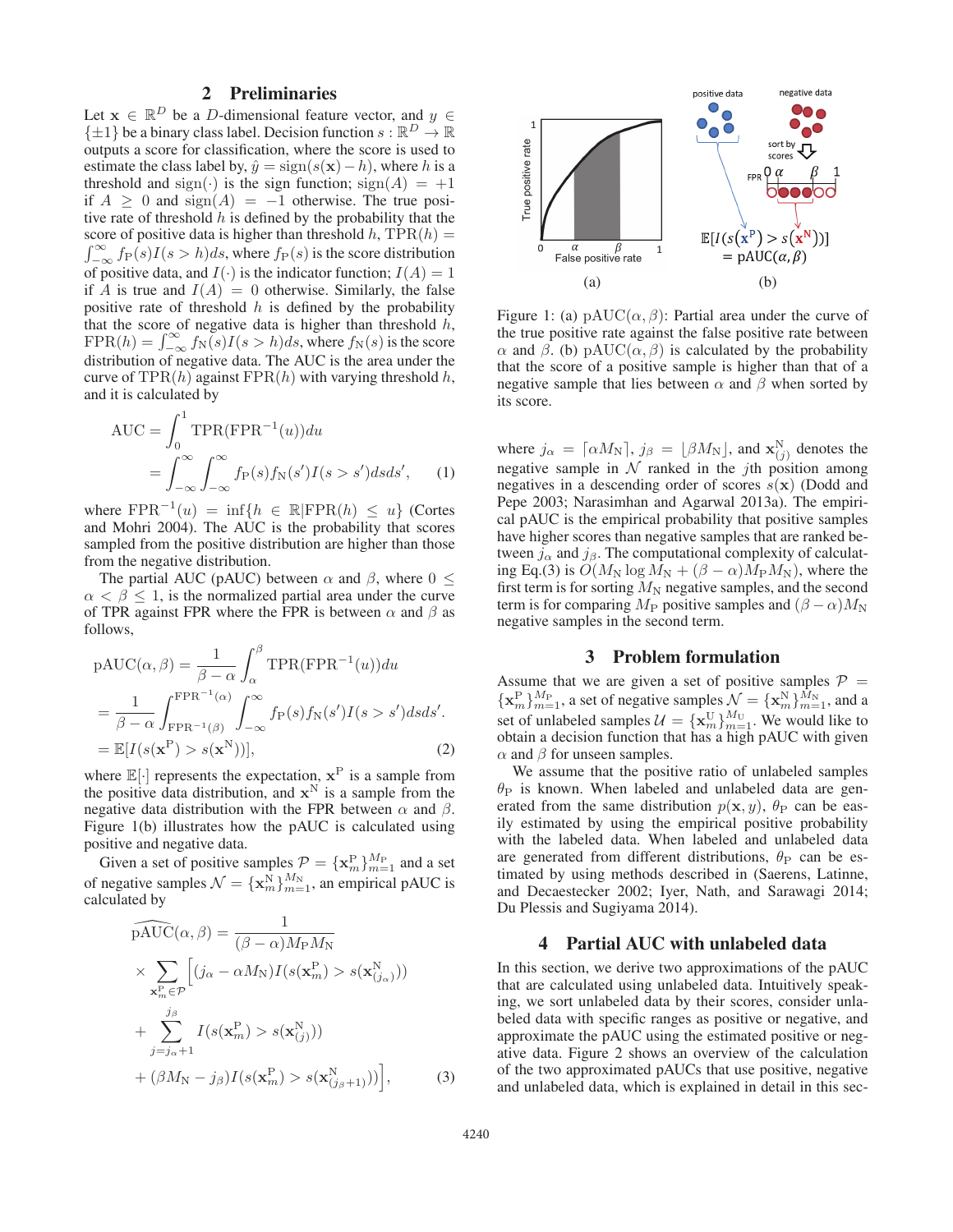

Figure 2: (a) Approximated pAUC with positive and unlabeled data is calculated by the probability that the score of a positive sample is higher than that of an unlabeled sample between  $\theta_P + \alpha \theta_N$  and  $\theta_P + \beta \theta_N$  when sorted by its score, where  $\theta_P$  is the positive probability of unlabeled data,  $\theta_{\rm N} = 1 - \theta_{\rm P}$  is the negative probability of unlabeled data. (b) Approximated pAUC with negative and unlabeled data is calculated by the probability that the score of an unlabeled sample between 0 and  $\theta_P$  is higher than that of a negative sample between  $\alpha$  and  $\beta$ .

tion as follows: We first define the unlabeled positive rate (UPR) and the classifier with the threshold using the UPR in Section 4.1. Then, in Section 4.2, we derive an approximated pAUC that is calculated using positive and unlabeled data by considering the partial area under the curve of the TPR against the UPR. Similarly, in Section 4.3, we derive another approximated pAUC that is calculated using negative and unlabeled data by considering the partial area under the curve of the UPR against the FPR.

#### 4.1 Unlabeled positive rate

We newly define unlabeled positive rate of threshold  $h$ ,  $UPR(h)$ , as the probability that the score of unlabeled data is higher than threshold  $h$  in a similar way to the TRP and FPR as follows,

$$
\text{UPR}(h) = \int_{-\infty}^{\infty} f_{\text{U}}(s) I(s > h) ds,\tag{4}
$$

where  $f_U(s) = \theta_P f_P(s) + \theta_N f_N(s)$  is the score distribution of unlabeled data,  $\theta_P$  is the positive probability of unlabeled data,  $\theta_N = 1 - \theta_P$  is the negative probability of unlabeled data, and  $0 \leq \theta_{\rm P}, \theta_{\rm N} \leq 1$ .

Given score s, we estimate the class label of unlabeled data with threshold  $h = UPR^{-1}(\theta_P)$  as follows,

$$
\hat{y}(s) = \begin{cases}\n+1 & s > \text{UPR}^{-1}(\theta_{\text{P}}), \\
-1 & \text{otherwise,} \n\end{cases}
$$
\n(5)

where  $\text{UPR}^{-1}(\theta) = \inf\{h \in \mathbb{R}|\text{UPR}(h) \leq \theta\}$ , and  $UPR^{-1}(\theta_P)$  is the threshold when the UPR is  $\theta_P$ . With this threshold, the probability that unlabeled data are classified as positive becomes  $\theta_P$  from the definition of the UPR in Eq.(4) as follows,  $\int_{-\infty}^{\infty} f\dot{U}(s)I(\hat{y}(s)) = 1)ds = \int_{-\infty}^{\infty} f\dot{U}(s)I(s)$ 



Figure 3: Top: Unlabeled score distribution  $f_U(s)$ . Middle: By splitting the unlabeled score distribution at threshold  $h = \text{UPR}^{-1}(\theta_{\text{P}})$ , we obtain the estimated positive score distribution,  $\hat{f}_P(s)$  (red), and the estimated negative score distribution,  $\hat{f}_N(s)$  (blue). Bottom: Unlabeled positive rate.

 $\text{UPR}^{-1}(\theta_P)$ ) $ds = \theta_P$ . When the classifier in Eq.(5) is assumed, unlabeled data with scores higher than the threshold, s > UPR<sup>-1</sup>( $\theta$ <sub>P</sub>), are classified as positive, and unlabeled data with scores lower than the threshold  $s \leq \text{UPR}^{-1}(\theta_{\text{P}})$ , are classified as negative. Therefore, with (5), we obtain estimates of the positive and negative score distributions,  $\hat{f}_P(s)$ and  $\hat{f}_N(s)$ , by the split of the score distribution of the unlabeled data  $f_U(s)$  at  $s = \text{UPR}^{-1}(\theta_P)$  as follows,

$$
f_{\mathcal{U}}(s) \approx \begin{cases} \theta_{\mathcal{P}} \hat{f}_{\mathcal{P}}(s) & \text{if } s > \mathcal{U} \mathcal{P} \mathcal{R}^{-1}(\theta_{\mathcal{P}}), \\ \theta_{\mathcal{N}} \hat{f}_{\mathcal{N}}(s) & \text{otherwise,} \end{cases}
$$
 (6)

which is illustrated in the top and middle of Figure 3.

Since the area of the unlabeled score distribution  $f_U(s)$ <br>tween  $\text{HPB}^{-1}(\theta_0)$  and  $\text{HPB}^{-1}(\theta_0 + \alpha \theta_0)$  is  $\alpha \theta_0$  as in between UPR<sup>-1</sup>( $\theta_P$ ) and UPR<sup>-1</sup>( $\theta_P + \alpha \theta_N$ ) is  $\alpha \theta_N$  as in the middle of Figure 3, the area of the estimated negative score distribution  $\hat{f}_N(s) \approx \frac{f_U(s)}{\theta_N}$  between  $UPR^{-1}(\theta_P)$  and  $\text{UPR}^{-1}(\theta_{\text{P}} + \alpha \theta_{\text{N}})$  is  $\alpha$ . In addition, there are no estimated negative data  $\hat{f}_N(s)=0$  if  $s > UPR^{-1}(\theta_P)$  from Eq.(6). Therefore, the score when the UPR is  $\theta_P + \alpha \theta_N$  is the same as the score when the estimated FPR is  $\alpha$  as follows,

$$
UPR^{-1}(\theta_P + \alpha \theta_N) = \widehat{FPR}^{-1}(\alpha), \tag{7}
$$

where  $\widehat{FPR}$  is the false positive rate with an estimated negative score distribution  $\hat{f}_N(s)$ . Similarly, the score when the UPR is  $\theta_P + \beta \theta_N$  is the same as the score when the FPR is  $\beta$  as follows,

$$
UPR^{-1}(\theta_P + \beta \theta_N) = \widehat{FPR}^{-1}(\beta).
$$
 (8)

The relationship between the estimated negative score distribution and the UPR is illustrated in the middle and bottom of Figure 3. With Eqs.(7) and (8), the unlabeled data between  $\theta_P + \alpha \theta_N$  and  $\theta_P + \beta \theta_N$  are assumed to be negative data between  $\alpha$  and  $\beta$ .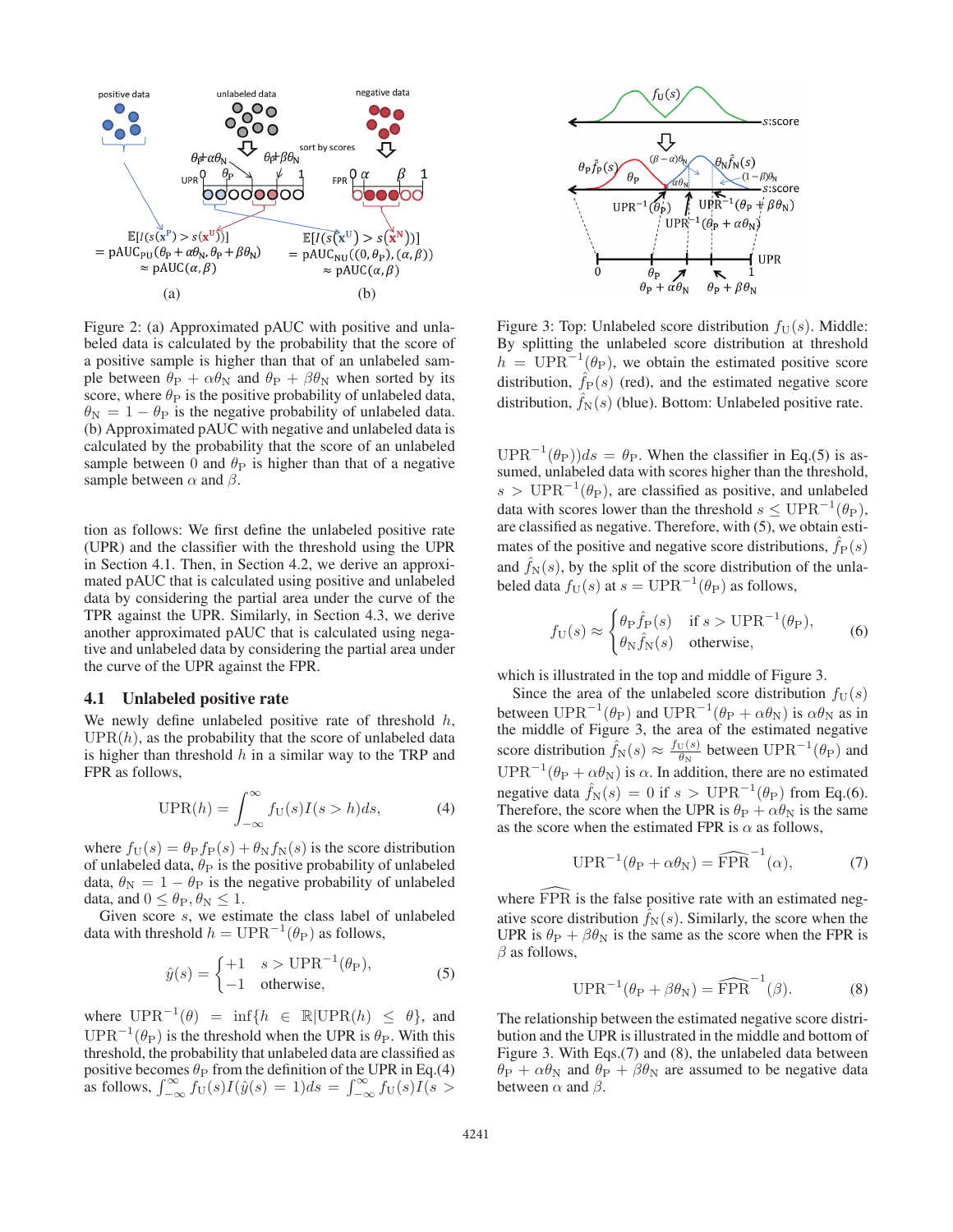

Figure 4: (a)  $\text{pAUC}_{\text{PU}}(\theta_{\text{P}} + \alpha\theta_{\text{N}}, \theta_{\text{P}} + \beta\theta_{\text{N}})$ : Partial area under the curve of the true positive rate against the unlabeled positive rate between  $\theta_P + \alpha \theta_N$  and  $\theta_P + \beta \theta_N$ . (b)  $pAUC_{\text{NII}}((0, \theta_P), (\alpha, \beta))$ : Partial area under the curve of the unlabeled positive rate against the false positive rate between  $\alpha$  and  $\beta$  of the false positive rate and between 0 and  $\theta_P$  of the unlabeled positive rate.

## 4.2 Partial AUC with positive and unlabeled data

We define  $\text{pAUC}_{\text{PU}}(\alpha', \beta')$ , which is the normalized par-<br>tial area under the curve of  $\text{TPR}(h)$  against  $\text{UPR}(h)$  with tial area under the curve of  $TPR(h)$  against  $UPR(h)$  with varying threshold h where  $UPR(h)$  is between  $\alpha'$  and  $\beta'$ , as follows follows,

$$
pAUC_{PU}(\alpha', \beta') = \frac{1}{\beta' - \alpha'}
$$

$$
\times \int_{UPR^{-1}(\beta')}^{UPR^{-1}(\alpha')} \int_{-\infty}^{\infty} f_{P}(s) f_{U}(s') I(s > s') ds ds', \quad (9)
$$

which is calculated with positive and unlabeled distributions. Then, the partial area between  $\alpha' = \theta_{\rm P} + \alpha \theta_{\rm N}$  and  $\beta' = \theta_{\rm P} + \beta \theta_{\rm N}$  becomes an approximation of the pAUC as follows,

$$
pAUC_{PU}(\theta_{P} + \alpha \theta_{N}, \theta_{P} + \beta \theta_{N}) = \frac{1}{(\beta - \alpha)\theta_{N}}
$$
  
\n
$$
\times \int_{UPR^{-1}(\theta_{P} + \beta \theta_{N})}^{UPR^{-1}(\theta_{P} + \alpha \theta_{N})} \int_{-\infty}^{\infty} f_{P}(s) f_{U}(s') I(s > s') ds ds'
$$
  
\n
$$
\approx \int_{\widehat{FPR}}^{\widehat{FPR^{-1}}(\alpha)} \int_{-\infty}^{\infty} f_{P}(s) \theta_{N} \widehat{f}_{N}(s') I(s > s') ds ds'
$$
  
\n
$$
\times \frac{1}{(\beta - \alpha)\theta_{N}} \approx pAUC(\alpha, \beta),
$$
 (10)

where we used Eqs.(7), (8) and  $f_U(s) \approx \theta_N \hat{f}_N(s)$  if  $s \leq \text{UPR}^{-1}(\theta_{\text{P}})$  in Eq.(6). An example of pAUC<sub>PU</sub>( $\theta_{\text{P}}$  +  $\alpha\theta_{\rm N}, \theta_{\rm P} + \beta\theta_{\rm N}$ ) is shown in Figure 4(a). pAUC<sub>PU</sub>( $\theta_{\rm P}$  +  $\alpha\theta_N$ ,  $\theta_P + \beta\theta_N$ ) is the probability that scores sampled from positive data are higher than those of unlabeled data ranked between the  $\theta_P + \alpha \theta_N$  and  $\theta_P + \beta \theta_N$  ratios with a descending order of scores.

4.3 Partial AUC with negative and unlabeled data We define  $\text{pAUC}_{\text{NU}}((\gamma, \eta), (\alpha', \beta'))$ , which is the normal-<br>ized partial area under the curve of UPR(h) against FPR(h) ized partial area under the curve of  $UPR(h)$  against  $FPR(h)$ 

for different values of h where  $FPR(h)$  is between  $\alpha'$  and  $β'$  and UPR(*h*) is between  $γ$  and  $η$ , as follows,

$$
pAUC_{NU}((\gamma, \eta), (\alpha', \beta')) = \frac{1}{(\beta' - \alpha')(\eta - \gamma)}
$$

$$
\times \int_{\text{FPR}^{-1}(\beta')}^{\text{FPR}^{-1}(\alpha')} \int_{\text{UPR}^{-1}(\eta)}^{\text{UPR}^{-1}(\gamma)} f_U(s) f_N(s') I(s > s') ds ds',
$$
\n(11)

which is calculated with negative and unlabeled distributions. Then, the partial area between  $(\gamma, \eta) = (0, \theta_P)$  and  $(\alpha', \beta') = (\alpha, \beta)$  becomes an approximation of the pAUC as follows as follows,

$$
pAUC_{NU}((0, \theta_P), (\alpha, \beta)) = \frac{1}{\theta_P(\beta - \alpha)}
$$
  
\n
$$
\times \int_{\text{FPR}^{-1}(\beta)}^{\text{FPR}^{-1}(\alpha)} \int_{\text{UPR}^{-1}(\theta_P)}^{\infty} f_U(s) f_N(s') I(s > s') ds ds'
$$
  
\n
$$
\approx \int_{\text{FPR}^{-1}(\beta)}^{\text{FPR}^{-1}(\alpha)} \int_{\text{UPR}^{-1}(\theta_P)}^{\infty} \theta_P \hat{f}_P(s) f_N(s') I(s > s') ds ds'
$$
  
\n
$$
\times \frac{1}{\theta_P(\beta - \alpha)} \approx pAUC(\alpha, \beta),
$$
\n(12)

where we used  $f_U(s) = \theta_P \hat{f}_P(s)$  if  $s > UPR^{-1}(\theta_P)$ in Eq.(6), and the start of the integration interval of variable s, UPR<sup>-1</sup>( $\theta$ <sub>P</sub>), can be  $-\infty$  since  $\hat{f}_P(s)=0$  if s  $\leq$ UPR<sup>-1</sup>( $\theta$ <sub>P</sub>). An example of pAUC<sub>NU</sub>((0, $\theta$ <sub>P</sub>),( $\alpha$ , $\beta$ )) is shown in Figure 4(b).  $\text{PAUC}_{\text{NU}}((0, \theta_{\text{P}}), (\alpha, \beta))$  is the probability that scores of unlabeled data ranked between the 0 and  $\theta_P$  ratios are higher than those from negative data ranked between the  $\alpha$  and  $\beta$  ratios.

The pAUC can be also approximated using only unlabeled data by assuming that unlabeled samples between 0 and  $\theta_P$ are positive and those between  $\theta_{\rm P} + \alpha \theta_{\rm N}$  and  $\theta_{\rm P} + \beta \theta_{\rm N}$  are negative when sorted by their scores. However, this approximated pAUC is not useful for training a classifier since their labels are estimated by the classifier to be trained. On the other hand, the approximated pAUCs with positive/negative and unlabeled data used in the proposed method are based on true positive/negative data.

# 5 Partial AUC maximization using unlabeled data

The empirical estimate of the partial area under the curve of the TPR against the UPR in Eq.(10) is given by

$$
\widehat{pAUC}_{PU}(\theta_{P} + \alpha \theta_{N}, \theta_{P} + \beta \theta_{N}) = \frac{1}{(\beta - \alpha)\theta_{N}M_{P}M_{U}}
$$
\n
$$
\times \sum_{\mathbf{x}_{m}^{P} \in \mathcal{P}} \left[ (k_{\bar{\alpha}} - \bar{\alpha}M_{U})I(s(\mathbf{x}_{m}^{P}) > s(\mathbf{x}_{(k_{\bar{\alpha}})}^{U})) + \sum_{k=k_{\bar{\alpha}}+1}^{k_{\bar{\beta}}} I(s(\mathbf{x}_{m}^{P}) > s(\mathbf{x}_{(k)}^{U})) + (\bar{\beta}M_{U} - k_{\bar{\beta}})I(s(\mathbf{x}_{m}^{P}) > s(\mathbf{x}_{(k_{\bar{\beta}}+1)}^{U})) \right],
$$
\n(13)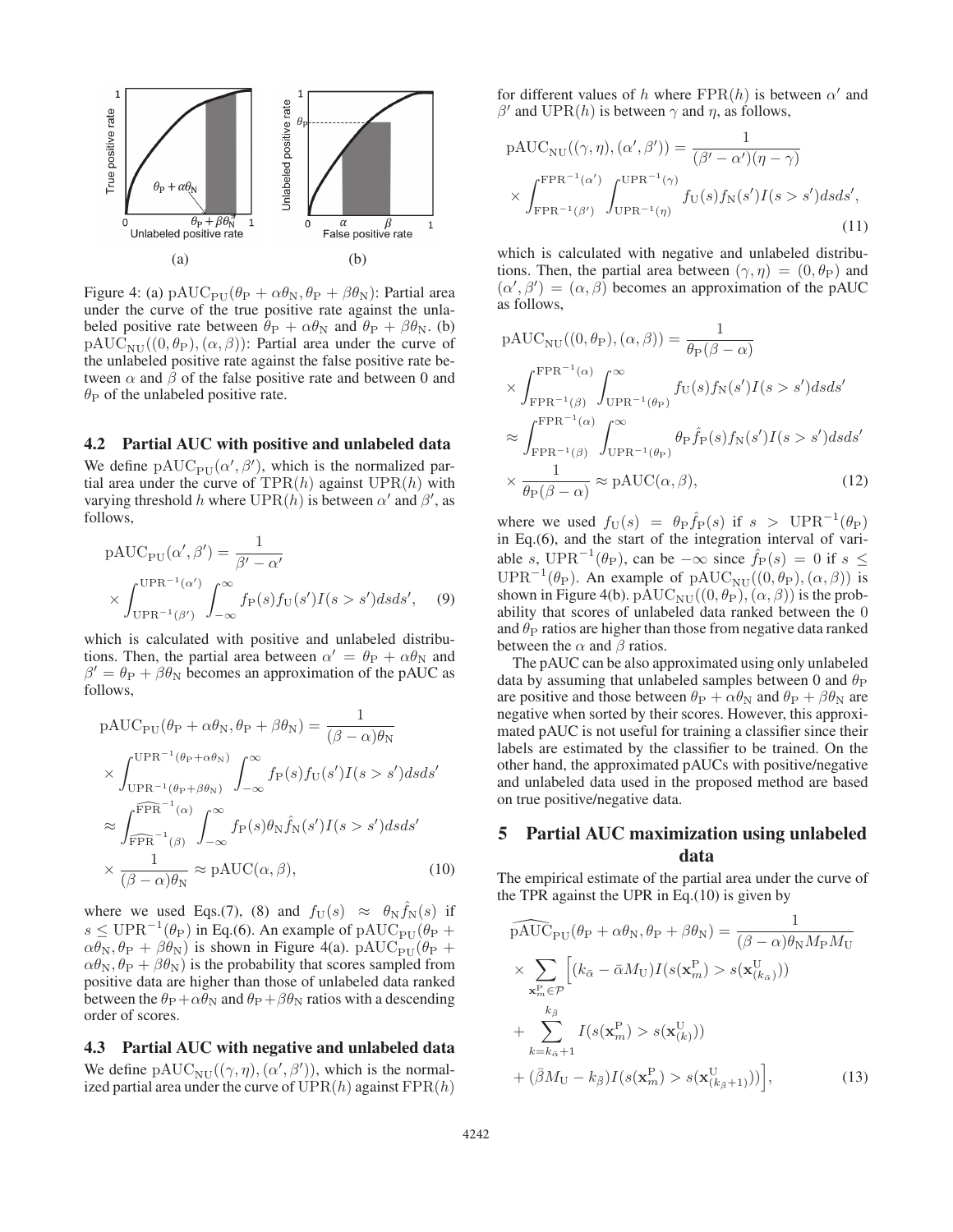where  $\bar{\alpha} = \theta_{\rm P} + \alpha \theta_{\rm N}, \bar{\beta} = \theta_{\rm P} + \beta \theta_{\rm N}, k_{\bar{\alpha}} = [\bar{\alpha} M_{\rm U}], k_{\bar{\beta}} =$  $\lfloor \bar{\beta} M_U \rfloor$ , and  $\mathbf{x}_{(k)}^U$  denotes the unlabeled sample ranked in the  $k$ th position among unlabeled samples  $U$  in a descending order of scores.  $\widehat{PAUC}_{PU}(\theta_P + \alpha\theta_N, \theta_P + \beta\theta_N)$  is cal-<br>culated from positive and unlabeled data. The computational culated from positive and unlabeled data. The computational complexity of calculating Eq.(13) is  $O(M_U \log M_U + (\beta \alpha$ ) $\theta_N M_P M_U$ ), where the first term is for sorting  $M_U$  unlabeled samples, and the second term is for comparing  $M_P$ positive samples and  $(\beta - \alpha)\theta_N M_U$  unlabeled samples in the second term.

The empirical estimate of the partial area under the curve of the UPR against the FPR in Eq.(12) is given by

$$
\widehat{\text{pAUC}}_{\text{NU}}((0, \theta_{\text{P}}), (\alpha, \beta)) = \frac{1}{(\beta - \alpha)\theta_{\text{P}}M_{\text{U}}M_{\text{N}}}
$$
\n
$$
\times \left[ (j_{\alpha} - \alpha M_{\text{N}}) \sum_{k=1}^{k_{\theta_{\text{P}}}} I(s(\mathbf{x}_{(k)}^{\text{U}}) > s(\mathbf{x}_{(j_{\alpha})}^{\text{N}})) \right]
$$
\n
$$
+ \sum_{k=1}^{k_{\theta_{\text{P}}}} \sum_{j=j_{\alpha}+1}^{j_{\beta}} I(s(\mathbf{x}_{(k)}^{\text{U}}) > s(\mathbf{x}_{(j)}^{\text{N}}))
$$
\n
$$
+ (\beta M_{\text{N}} - j_{\beta}) \sum_{k=1}^{k_{\theta_{\text{P}}}} I(s(\mathbf{x}_{(k)}^{\text{U}}) > s(\mathbf{x}_{(j_{\beta}+1)}^{\text{N}}))
$$
\n
$$
+ (\theta_{\text{P}}M_{\text{U}} - k_{\theta_{\text{P}}}) \sum_{j=j_{\alpha}+1}^{j_{\beta}} I(s(\mathbf{x}_{(k_{\theta_{\text{P}}}+1)}^{\text{U}}) > s(\mathbf{x}_{(j)}^{\text{N}}))
$$
\n
$$
+ (\theta_{\text{P}}M_{\text{U}} - k_{\theta_{\text{P}}}) (\beta M_{\text{N}} - j_{\beta}) I(s(\mathbf{x}_{(k_{\theta_{\text{P}}}+1)}^{\text{U}}) > s(\mathbf{x}_{(j_{\beta}+1)}^{\text{N}})) \right],
$$
\n(14)

where  $k_{\theta_P} = [\theta_P M_U]$ .  $\widehat{PAUC}_{NU}((0, \theta_P), (\alpha, \beta))$  is cal-<br>culated from negative and unlabeled data. Figure 5 illusculated from negative and unlabeled data. Figure 5 illustrates terms in Eq.(14). The computational complexity of calculating Eq.(14) is  $O(M_U \log M_U + M_N \log M_N + (\beta \alpha$ ) $\theta_N M_U M_N$ ), where the first and second terms are for sorting  $M_U$  unlabeled and  $M_N$  negative samples, respectively, and the third term is for comparing  $\theta_P M_U$  unlabeled samples and  $(\beta - \alpha)M_N$  negative samples at the second term.

We learn the decision function by maximizing the empirical pAUCs. For the decision function, we can use any differentiable functions, such as logistic regression models and neural networks. To make the empirical pAUCs differentiable, we used sigmoid function  $\sigma(A) = \frac{1}{1 + \exp(-A)}$  in-<br>the d of indicator function  $I(A)$  in amplitude  $\Lambda$  UCs, which stead of indicator function  $I(A)$  in empirical pAUCs, which is often used for a smooth approximation of the indicator function. For example, the second term in Eq.(3) is approximated by  $I(s(\mathbf{x}_m^{\mathbf{P}}) > s(\mathbf{x}^{\mathbf{N}})) \approx \sigma(s(\mathbf{x}_m^{\mathbf{P}}) - s(\mathbf{x}^{\mathbf{N}})).$  Let  $\widetilde{\text{pAUC}}(\alpha, \beta)$  indicate the approximation of  $\widehat{\text{pAUC}}(\alpha, \beta)$ <br>smoothed by the sigmoid function. Our objective function smoothed by the sigmoid function. Our objective function to be maximized is

$$
L = \lambda_1 \widetilde{\text{PAUC}}(\alpha, \beta) + \lambda_2 \widetilde{\text{PAUC}}_{\text{PU}}(\theta_{\text{P}} + \alpha \theta_{\text{N}}, \theta_{\text{P}} + \beta \theta_{\text{N}})
$$

$$
+ \lambda_3 \widetilde{\text{PAUC}}_{\text{NU}}((0, \theta_{\text{P}}), (\alpha, \beta)), \tag{15}
$$

where the first term is the smoothed empirical pAUC with positive and negative data in Eq.(3), the second term is the



Figure 5: The empirical partial area under the curve of the unlabeled positive rate against the false positive rate,  $\widehat{\text{pAUC}}_{\text{NU}}((0, \theta_{\text{P}}), (\alpha, \beta)),$  in Eq.(14).

smoothed empirical pAUC with positive and unlabeled data in Eq.(13), the third term is the smoothed empirical pAUC with negative and unlabeled data in Eq.(14), and  $\lambda_1, \lambda_2, \lambda_3$ are hyperparameters,  $\lambda_1, \lambda_2, \lambda_3 \geq 0$ ,  $\sum_{i=1}^3 \lambda_i = 1$ . The hyperparameters can be tuned with validation data. When  $\lambda_1 = 1, \lambda_2 = \lambda_3 = 0$ , the proposed method corresponds to a supervised pAUC maximization method. We can robustly approximate the partial AUC by using unlabeled data as well as labeled data. The proposed method is applicable even when only positive (negative) and unlabeled data are available since the second (third) term requires only positive (negative) and unlabeled data. In this sense, the proposed method is related to methods for learning from positive and unlabeled data (Du Plessis, Niu, and Sugiyama 2015; Lee and Liu 2003; Li and Liu 2003; Elkan and Noto 2008) although they are not for pAUC maximization.

### 6 Experiments

## 6.1 Data

,

We evaluated the effectiveness of the proposed method by using the following nine datasets for anomaly detection (Campos et al. 2016)<sup>1</sup>: Annthyroid, Cardiotocography, InternetAds, KDDCup99, PageBlocks, Pima, Spam-Base, Waveform and Wilt, where the feature vector dimensionalities were 21, 21, 1555, 79, 10, 8, 57, 21 and 5, respectively. For each dataset, we used 50 labeled and 300 unlabeled samples for training, 50 labeled samples for validation, and the remaining samples for testing, where the positive ratio was set at 0.1. For each dataset, we randomly sampled 30 training, validation and test data sets, and calculated the average pAUC over the 30 sets.

## 6.2 Comparing methods

We compared the proposed semi-supervised learning method for maximizing pAUC with the following seven methods: CE, MA, MPA, ST, SS, SSR, pSS and pSSR.

<sup>&</sup>lt;sup>1</sup>The datasets were obtained from http://www.dbs.ifi.lmu.de/ research/outlier-evaluation/DAMI/.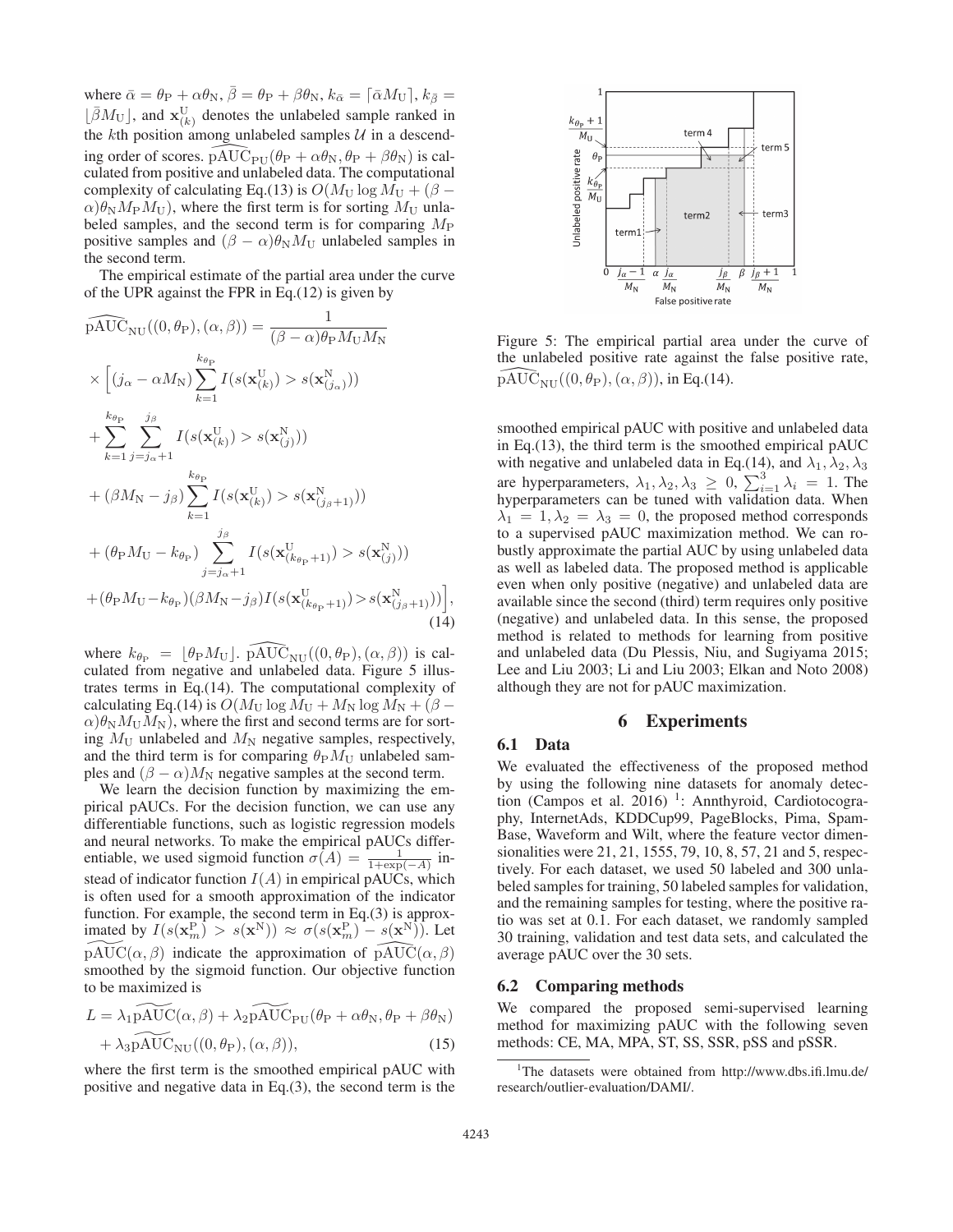Table 1: Test pAUCs with (a)  $\alpha = 0$ ,  $\beta = 0.1$ , (b)  $\alpha = 0$ ,  $\beta = 0.3$  and (c)  $\alpha = 0.1$ ,  $\beta = 0.2$ . Values in bold typeface are not statistically different (at 5% level) from the best performing method in each row accor shows the average test pAUC over all datasets, and values in bold typeface indicate the method that achieved the best.

| (a) $\text{pAUC}(0.0, 0.1)$            |                        |           |            |                        |                        |            |                         |       |       |
|----------------------------------------|------------------------|-----------|------------|------------------------|------------------------|------------|-------------------------|-------|-------|
|                                        | CE                     | <b>MA</b> | <b>MPA</b> | ST                     | SS                     | <b>SSR</b> | pSS                     | pSSR  | Ours  |
| Annthyroid                             | 0.227                  | 0.236     | 0.384      | 0.357                  | 0.399                  | 0.422      | 0.258                   | 0.457 | 0.388 |
| Cardiotocography                       | 0.464                  | 0.473     | 0.493      | 0.494                  | 0.420                  | 0.450      | 0.467                   | 0.393 | 0.527 |
| InternetAds                            | 0.540                  | 0.570     | 0.565      | 0.632                  | 0.496                  | 0.464      | 0.527                   | 0.446 | 0.580 |
| KDDCup99                               | 0.880                  | 0.868     | 0.874      | 0.890                  | 0.837                  | 0.832      | 0.867                   | 0.802 | 0.884 |
| PageBlocks                             | 0.528                  | 0.518     | 0.593      | 0.596                  | 0.599                  | 0.599      | 0.553                   | 0.568 | 0.598 |
| Pima                                   | 0.057                  | 0.118     | 0.188      | 0.189                  | 0.179                  | 0.130      | 0.127                   | 0.118 | 0.206 |
| SpamBase                               | 0.408                  | 0.438     | 0.461      | 0.469                  | 0.422                  | 0.393      | 0.435                   | 0.416 | 0.484 |
| Waveform                               | 0.270                  | 0.253     | 0.288      | 0.283                  | 0.268                  | 0.281      | 0.305                   | 0.226 | 0.306 |
| Wilt                                   | 0.100                  | 0.195     | 0.594      | 0.549                  | 0.648                  | 0.403      | 0.260                   | 0.703 | 0.681 |
| Average                                | 0.386                  | 0.408     | 0.493      | 0.496                  | 0.474                  | 0.442      | 0.422                   | 0.459 | 0.517 |
| (b) pAUC $(0.0, 0.3)$                  |                        |           |            |                        |                        |            |                         |       |       |
|                                        | $\overline{\text{CE}}$ | <b>MA</b> | <b>MPA</b> | $\overline{\text{ST}}$ | $\overline{\text{SS}}$ | <b>SSR</b> | $\overline{\text{pSS}}$ | pSSR  | Ours  |
| Annthyroid                             | 0.442                  | 0.436     | 0.517      | 0.494                  | 0.516                  | 0.445      | 0.428                   | 0.506 | 0.503 |
| Cardiotocography                       | 0.680                  | 0.705     | 0.698      | 0.701                  | 0.661                  | 0.665      | 0.686                   | 0.637 | 0.725 |
| InternetAds                            | 0.664                  | 0.697     | 0.695      | 0.723                  | 0.629                  | 0.631      | 0.621                   | 0.590 | 0.672 |
| KDDCup99                               | 0.949                  | 0.941     | 0.944      | 0.956                  | 0.929                  | 0.914      | 0.943                   | 0.904 | 0.961 |
| PageBlocks                             | 0.679                  | 0.677     | 0.717      | 0.724                  | 0.746                  | 0.744      | 0.729                   | 0.753 | 0.727 |
| Pima                                   | 0.255                  | 0.324     | 0.387      | 0.383                  | 0.384                  | 0.364      | 0.327                   | 0.346 | 0.355 |
| SpamBase                               | 0.698                  | 0.690     | 0.691      | 0.691                  | 0.663                  | 0.627      | 0.662                   | 0.617 | 0.687 |
| Waveform                               | 0.624                  | 0.619     | 0.598      | 0.628                  | 0.571                  | 0.548      | 0.595                   | 0.500 | 0.609 |
| Wilt                                   | 0.326                  | 0.440     | 0.813      | 0.780                  | 0.803                  | 0.687      | 0.539                   | 0.790 | 0.845 |
| Average                                | 0.591                  | 0.614     | 0.673      | 0.675                  | 0.656                  | 0.625      | 0.614                   | 0.627 | 0.676 |
| (c) $\overline{\text{pAUC}(0.1, 0.2)}$ |                        |           |            |                        |                        |            |                         |       |       |
|                                        | CE                     | <b>MA</b> | <b>MPA</b> | $\overline{\text{ST}}$ | $\overline{\text{SS}}$ | <b>SSR</b> | pSS                     | pSSR  | Ours  |
| Annthyroid                             | 0.480                  | 0.469     | 0.526      | 0.512                  | 0.537                  | 0.459      | 0.454                   | 0.456 | 0.510 |
| Cardiotocography                       | 0.729                  | 0.750     | 0.752      | 0.760                  | 0.697                  | 0.685      | 0.746                   | 0.601 | 0.761 |
| InternetAds                            | 0.697                  | 0.734     | 0.729      | 0.734                  | 0.611                  | 0.637      | 0.663                   | 0.558 | 0.724 |
| KDDCup99                               | 0.982                  | 0.977     | 0.982      | 0.986                  | 0.967                  | 0.956      | 0.973                   | 0.963 | 0.988 |
| PageBlocks                             | 0.713                  | 0.718     | 0.751      | 0.740                  | 0.784                  | 0.782      | 0.776                   | 0.708 | 0.763 |
| Pima                                   | 0.294                  | 0.353     | 0.388      | 0.404                  | 0.425                  | 0.404      | 0.376                   | 0.337 | 0.447 |
| SpamBase                               | 0.764                  | 0.760     | 0.775      | 0.774                  | 0.713                  | 0.688      | 0.727                   | 0.623 | 0.768 |
| Waveform                               | 0.708                  | 0.695     | 0.626      | 0.634                  | 0.536                  | 0.594      | 0.683                   | 0.522 | 0.654 |
| Wilt                                   | 0.341                  | 0.462     | 0.700      | 0.691                  | 0.854                  | 0.714      | 0.567                   | 0.858 | 0.865 |
| Average                                | 0.634                  | 0.658     | 0.692      | 0.693                  | 0.681                  | 0.658      | 0.663                   | 0.625 | 0.720 |
|                                        |                        |           |            |                        |                        |            |                         |       |       |



Figure 6: Test pAUCs with  $\alpha = 0$ ,  $\beta = 0.1$  obtained by the proposed method with different hyperparameters  $\lambda_1$ ,  $\lambda_2$ ,  $\lambda_3 = 1 - \lambda_1 - \lambda_2$ . X-axis is hyperparameter  $\lambda_1$ , v-axis is  $\lambda_2$  and a darker color indicat  $1 - \lambda_1 - \lambda_2$ . X-axis is hyperparameter  $\lambda_1$ , y-axis is  $\lambda_2$ , and a darker color indicates a better test pAUC.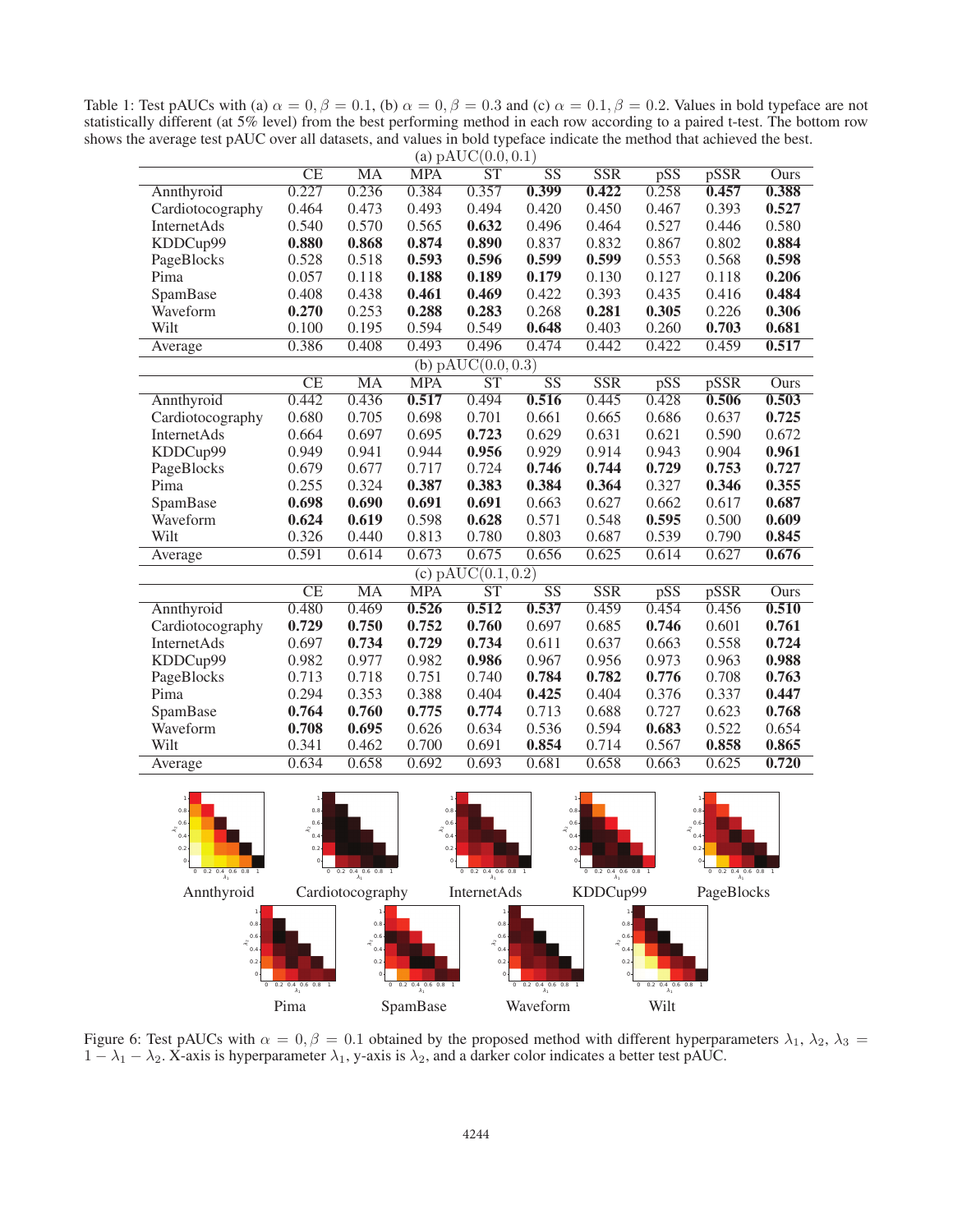The CE, MA and MPA methods are supervised learning methods. The CE method learns neural network parameters by minimizing the cross entropy loss. The MA and MPA methods learn parameters by maximizing the smoothed empirical AUC and pAUC, respectively.

The ST method is a self-training based semi-supervised learning method for maximizing the pAUC. With the ST method, at each step, the neural network is (re)trained by maximizing the smoothed empirical pAUC using labeled data, and then some unlabeled samples are added to the labeled data by assigning labels using the neural network, where unlabeled samples with high positive/negative probabilities are selected to be added.

The SS and SSR methods are semi-supervised learning methods for maximizing the AUC, where the SS method does not need to estimate the positive ratio (Xie and Li 2018), and the SSR method is based on positive-unlabeled learning (Sakai, Niu, and Sugiyama 2018). The pSS and pSSR methods are semi-supervised learning methods for maximizing the pAUCs, where the pAUC is calculated by  $pAUC(\alpha, \beta) = AUC-pAUC(0, \alpha) - pAUC(\beta, 1)$ . In particular, the pSS and pSSR methods calculate the AUC in the same way as the SS and SSR methods using labeled and unlabeled samples, respectively, and derive the pAUC( $\alpha$ ,  $\beta$ ) by subtracting  $\text{pAUC}(0, \alpha)$  and  $\text{pAUC}(\beta, 1)$ , which are estimated using labeled samples, from the AUC. With the SSR and pSSR methods, we used non-negative estimators (Kiryo et al. 2017).

For decision functions  $s(x)$  with all the methods including our proposed method, we used the same neural network architecture, which was a three-layer feed-forward neural network with 32 hidden units and rectified linear units (ReLU) for the activation functions. We optimized the neural network parameters using ADAM (Kingma and Ba 2015) with a learning rate of 0.1 and a batch size of 1,024. The empirical AUC and pAUC were calculated using samples in each batch for training. The weight decay parameter was set at <sup>10</sup><sup>−</sup><sup>3</sup>. The hyperparameters of the proposed, SS, SSR, pSS and pSSR methods were selected from 0,0.2,0.4,0.6,0.8 and 1 using the validation pAUC. With the ST method, the number of unlabeled samples to be labeled for each step is tuned from  $\{5, 10, 15, 20, 25\}$  using the validation pAUC, where the number of epochs for each retraining step was 100. The validation pAUC was also used for early stopping with all methods, where the maximum number of training epochs was 3,000. We implemented all the methods based on PyTorch (Paszke et al. 2017).

### 6.3 Results

Table 1 shows test pAUCs with three different pairs of  $\alpha$  and  $\beta$ . The proposed method achieved the performance that was not statistically different from the best performing method in most cases. The test pAUC with MPA was higher than that with the other supervised methods, i.e., CE and MA, since MPA directly optimized the pAUC. MA was better than CE because the AUC is more closely related to the pAUC than the cross entropy loss. On average, the performance of ST was slightly better than MPA, but it was worse than the proposed method especially when  $(\alpha, \beta)$  were  $(0, 0.1)$ 

and (0.1, 0.2). ST decisively assigns partial unlabeled data with a high confidence score to positive or negative, which changes the negative score distribution and makes it difficult to identify negative samples where the false positive rate is between  $\alpha$  and  $\beta$ . Besides, ST treats assigned unlabeled data and labeled data equally. On the other hand, the proposed method provisionally assigns all unlabeled data to positive or negative, and treats assigned unlabeled data and labeled data unequally. These differences resulted in the better performance of the proposed method than ST. By using unlabeled data, the semi-supervised methods that maximize the AUC, i.e., SS and SSR, often performed better than the supervised MA method. However, they performed worse than the proposed method since they maximize the AUC but not the pAUC. The semi-supervised methods that maximize the pAUC, i.e., pSS and pSSR, sometimes performed worse than MPA, SS and pSSR. This would be because the pAUC estimated by pSS and pSSR, which subtracted the estimated pAUCs from the estimated AUC, was not accurate. On the other hand, the proposed method achieved a robust pAUC estimation by sorting unlabeled data with their scores. The average computational time for training with the proposed method on the InternetAds dataset, which had the largest feature vector dimensionality and took the longest time among the nine datasets, was 29.3 seconds on computers with 2.60GHz CPUs.

Figure 6 shows the test pAUC with  $\alpha = 0, \beta = 0.1$  when using the proposed method with different hyperparameters  $\lambda_1, \lambda_2, \lambda_3 = 1 - \lambda_1 - \lambda_2$ . The best hyperparameter setting differed across datasets. The proposed method achieved good performance by selecting the hyperparameters using validation data.

## 7 Conclusion

In this paper, we derived two approximations of the partial AUC that are calculated using unlabeled data, and proposed a semi-supervised learning method for pAUC maximization that trains a classifier robustly by maximizing the two approximated partial AUCs as well as the partial AUC using labeled data. We confirmed experimentally that our proposed method performed better than existing methods. For future work, we would like to evaluate the proposed method with different types of applications, such as anomaly detection (Yamanaka et al. 2019), and different types of classifiers, such as tree-based methods (Levatic et al. 2017; 2018).

#### References

Baker, S. G., and Pinsky, P. F. 2001. A proposed design and analysis for comparing digital and analog mammography: special receiver operating characteristic methods for cancer screening. *Journal of the American Statistical Association* 96(454):421–428.

Bradley, A. P. 1997. The use of the area under the ROC curve in the evaluation of machine learning algorithms. *Pattern Recognition* 30(7):1145–1159.

Brefeld, U., and Scheffer, T. 2005. AUC maximizing sup-